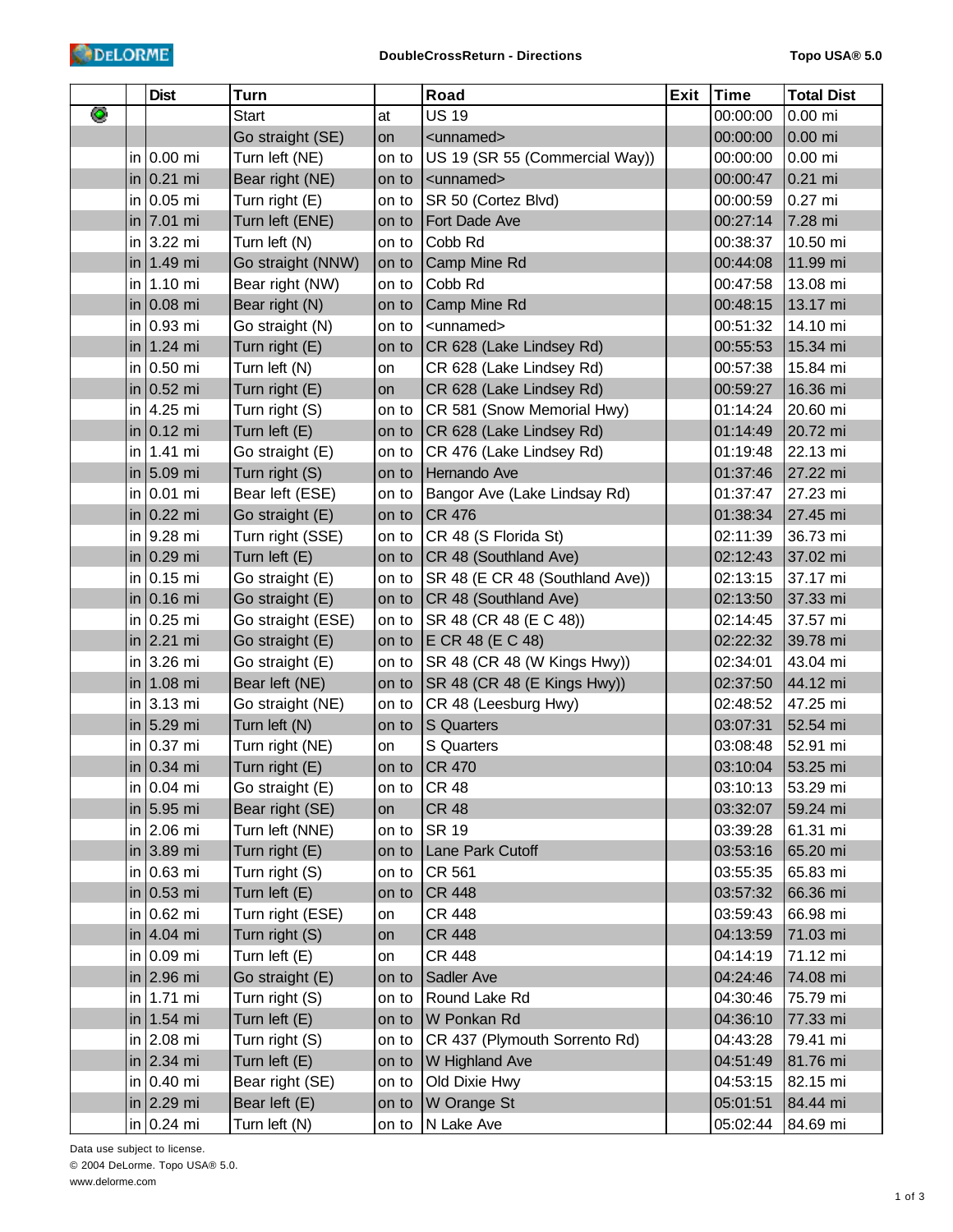|  | <b>Dist</b>              | <b>Turn</b>       |       | Road                            | <b>Exit</b> | Time     | <b>Total Dist</b> |
|--|--------------------------|-------------------|-------|---------------------------------|-------------|----------|-------------------|
|  |                          | Turn left (N)     | on to | N Lake Ave                      |             | 05:02:44 | 84.69 mi          |
|  | in $0.34$ mi             | Turn right (E)    | on to | W Myrtle St                     |             | 05:03:59 | 85.03 mi          |
|  | in $0.10$ mi             | Bear left (E)     | on to | E Myrtle St                     |             | 05:04:22 | 85.13 mi          |
|  | in $\vert 0.13 \vert$ mi | Turn left (N)     | on to | CR 435 (N Park Ave)             |             | 05:04:48 | 85.26 mi          |
|  | $in$ 0.11 mi             | Turn right (E)    | on to | E Votaw Rd                      |             | 05:05:13 | 85.37 mi          |
|  | in $2.75$ mi             | Turn right (E)    | on to | Canterclub Trl                  |             | 05:15:32 | 88.13 mi          |
|  | in 0.96 mi               | Turn right (SE)   | on to | W Wekiva Trl                    |             | 05:19:03 | 89.08 mi          |
|  | in $0.31$ mi             | Turn right (S)    | on to | Hunt Club Blvd                  |             | 05:20:12 | 89.39 mi          |
|  | in $0.49$ mi             | Turn left (E)     | on to | Sand Lake Rd                    |             | 05:22:02 | 89.88 mi          |
|  | in $1.92$ mi             | Turn left (N)     | on to | <b>SR 434</b>                   |             | 05:29:09 | 91.80 mi          |
|  | in $0.21$ mi             | Turn right (E)    | on to | Jamestown Blvd                  |             | 05:29:55 | 92.00 mi          |
|  | in   1.10 mi             | Turn right (S)    | on to | Montgomery Rd                   |             | 05:34:02 | 93.10 mi          |
|  | in $0.69$ mi             | Turn left (E)     | on to | W Central Pkwy                  |             | 05:36:37 | 93.80 mi          |
|  | in $0.75$ mi             | Go straight (ESE) | on to | E Central Pkwy                  |             | 05:39:25 | 94.54 mi          |
|  | in 1.13 mi               | Turn left (N)     | on to | Palm Springs Dr                 |             | 05:43:39 | 95.68 mi          |
|  | in $0.98$ mi             | Turn right (E)    | on to | North St                        |             | 05:47:18 | 96.66 mi          |
|  | $in$ 0.81 mi             | Turn right (SSE)  | on    | North St                        |             | 05:50:21 | 97.47 mi          |
|  | in $0.06$ mi             | Turn left (E)     | on    | North St                        |             | 05:50:34 | 97.53 mi          |
|  | in $0.83$ mi             | Bear left (ENE)   | on to | <b>Charlotte St</b>             |             | 05:53:38 | 98.36 mi          |
|  | in $0.02$ mi             | Turn left (N)     | on to | CR 427 S (Longwood Ave)         |             | 05:53:41 | 98.38 mi          |
|  | in $0.14$ mi             | Turn right (ESE)  | on to | Dog Track Rd                    |             | 05:54:07 | 98.51 mi          |
|  | in $0.72$ mi             | Bear left (ESE)   | on to | Seminola Blvd                   |             | 05:56:48 | 99.24 mi          |
|  | in 1.74 mi               | Turn right (SSE)  | on to | Lake Dr                         |             | 06:03:15 | 100.98 mi         |
|  | in $0.33$ mi             | Bear left (ESE)   | on    | Lake Dr                         |             | 06:04:29 | 101.31 mi         |
|  | in 1.30 mi               | Bear right (SE)   | on to | E Lake Dr                       |             | 06:09:20 | 102.60 mi         |
|  | in $0.98$ mi             | Turn left (N)     | on to | Tuskawilla Rd                   |             | 06:12:59 | 103.58 mi         |
|  | in $0.06$ mi             | Turn right (ESE)  | on to | Dyson Dr                        |             | 06:13:12 | 103.64 mi         |
|  | in $0.31$ mi             | Turn left (NE)    | on to | Deer Run Dr                     |             | 06:14:19 | 103.95 mi         |
|  | in 1.00 mi               | Turn left (N)     | on to | Northern Way                    |             | 06:18:00 | 104.94 mi         |
|  | in $0.13$ mi             | Turn right (ESE)  | on to | <b>Winter Springs Blvd</b>      |             | 06:18:27 | 105.07 mi         |
|  | in $2.67$ mi             | Turn left (E)     | on to | SR 426 (CR 426 (W Broadway St)) |             | 06:28:26 | 107.74 mi         |
|  | in $1.05$ mi             | Go straight (ESE) | on to | SR 419 (CR 419 (CR 426 (CR 51   |             | 06:32:21 | 108.79 mi         |
|  | in $2.09$ mi             | Bear left (ESE)   | on to | CR 419 (W CR 419)               |             | 06:40:04 | 110.88 mi         |
|  | in $2.91$ mi             | Bear right (SE)   | on to | W CR 419 (S CR 419)             |             | 06:50:30 | 113.79 mi         |
|  | in $0.14$ mi             | Bear right (S)    | on to | CR 419 (S CR 419)               |             | 06:51:01 | 113.93 mi         |
|  | in   1.08 mi             | Turn left (ESE)   | on to | Lake Mills Rd                   |             | 06:55:04 | 115.01 mi         |
|  | in 1.02 mi               | Turn right (S)    | on to | Fort Christmas Rd               |             | 06:58:39 | 116.03 mi         |
|  | in $0.35$ mi             | Bear left (SE)    | on    | Fort Christmas Rd               |             | 06:59:53 | 116.38 mi         |
|  | $in$ 1.17 mi             | Go straight (SE)  | on to | SR 420 (CR 420 (N Fort Christm  |             | 07:04:00 | 117.55 mi         |
|  | in $ 4.69$ mi            | Bear left (E)     | on to | CR 420 (Fort Christmas Rd)      |             | 07:20:33 | 122.24 mi         |
|  | in $1.16$ mi             | Turn right (S)    | on to | SR 420 (CR 420 (N Fort Christm  |             | 07:24:38 | 123.40 mi         |
|  | in $2.30$ mi             | Turn left (E)     | on to | SR 50 (E Colonial Dr)           |             | 07:32:43 | 125.70 mi         |
|  | in 10.68 mi              | Turn right (SE)   | on to | SR 405 (Columbia Blvd)          |             | 08:10:50 | 136.38 mi         |
|  | in $2.73$ mi             | Turn right (S)    | on to | <b>Grissom Pkwy</b>             |             | 08:20:43 | 139.11 mi         |
|  | in 7.65 mi               | Turn left (E)     | on to | Canaveral Groves Blvd           |             | 08:48:09 | 146.76 mi         |
|  | in   1.71 mi             | Go straight (E)   | on to | <b>Blacks Rd</b>                |             | 08:54:17 | 148.47 mi         |
|  | in $0.24$ mi             | Turn right (SSE)  | on to | CR 515 (Indian River Dr)        |             | 08:55:10 | 148.72 mi         |
|  | in $2.14$ mi             | Bear right (SSE)  | on    | CR 515 (Indian River Dr)        |             | 09:03:10 | 150.85 mi         |
|  | in $3.55$ mi             | Turn left (S)     | on to | SR 515 (Willard St)             |             | 09:16:29 | 154.41 mi         |

Data use subject to license. © 2004 DeLorme. Topo USA® 5.0. www.delorme.com